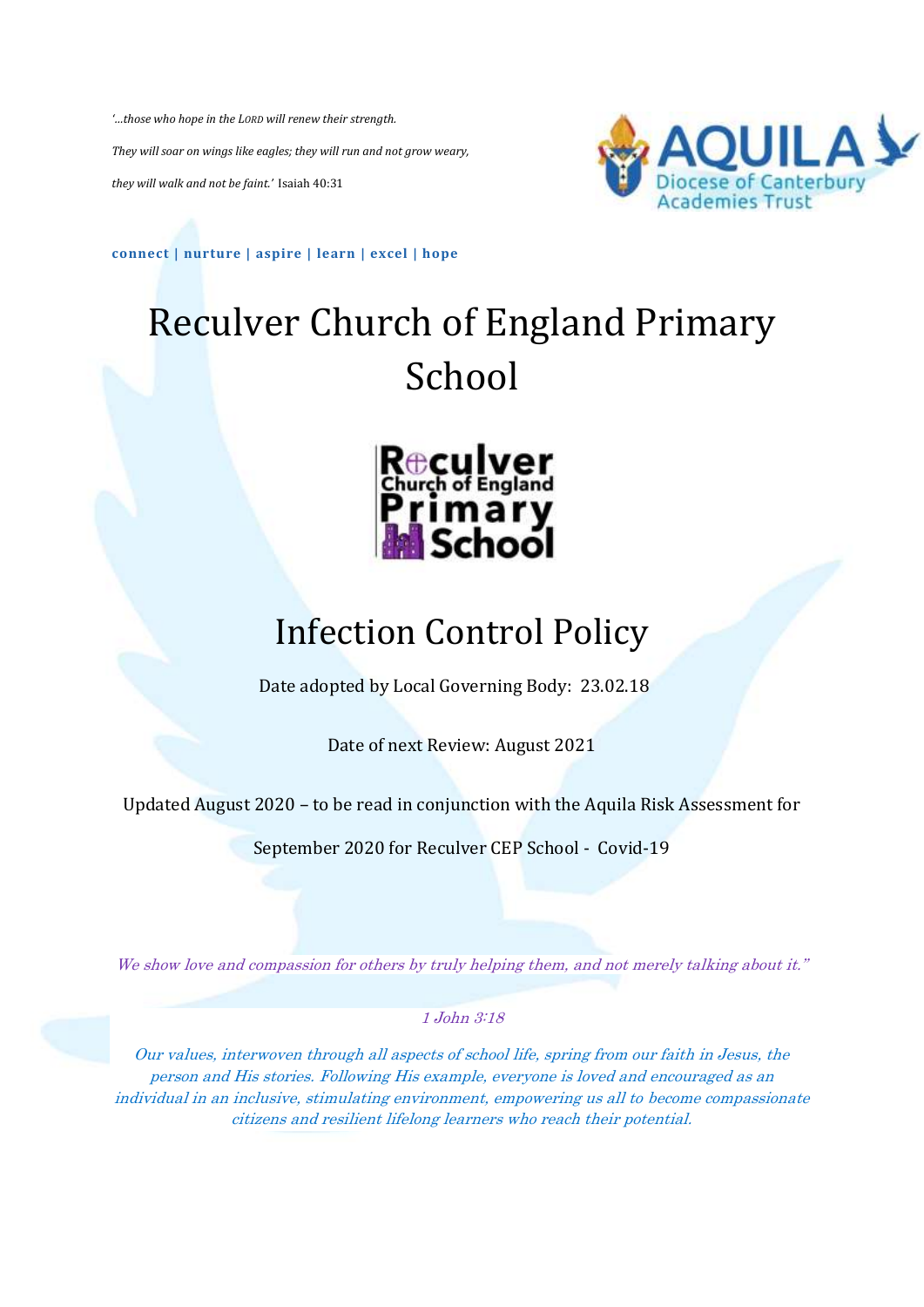#### AIM AND OBJECTIVES

This policy aims to provide the school community with guidance when preparing for and in the event of an outbreak of an infection such as pandemic influenza or any contagious illness.

#### **PRINCIPLES**

The school recognises that infections such as influenza pandemics are not new. No-one knows exactly when the school will be faced with having to deal with a potentially contagious illness amongst its community.

We recognise the need to be prepared. Infections are likely to spread particularly rapidly in schools and as children may have no residual immunity, they could be amongst the groups worst affected. We recognise that closing the school may be necessary in exceptional circumstances in order to control an infection. However we will strive to remain open unless advised otherwise. Good pastoral care includes promoting healthy living and good hand hygiene. School staff will give pupils positive messages about health and well-being through lessons and through conversations with pupils.

#### **PLANNING AND PREPARING**

In the event of the school becoming aware that a pupil or member of staff has a significant infectious illness we would direct their parents to report to their GP and inform the Public Health Agency.

During an outbreak of an infectious illness such as pandemic influenza the school will seek to operate as normally as possible but will plan for higher levels of staff absence. The decision on whether school should remain open or close will be based on medical evidence. This will be discussed with the Health Protection Agency. It is likely that school will remain open but we recognise the fact that both the illness itself and the caring responsibilities of staff will impact staff absence levels. The school will close if we cannot provide adequate supervision for the children.

#### **INFECTION CONTROL**

Infections are usually spread from person to person by close contact, for example:

- Infected people can pass a virus to others through large droplets when coughing, sneezing or even talking within a close distance.
- Through direct contact with an infected person: for example, if you shake or hold their hand, and then touch your own mouth, eyes or nose without first washing your hands.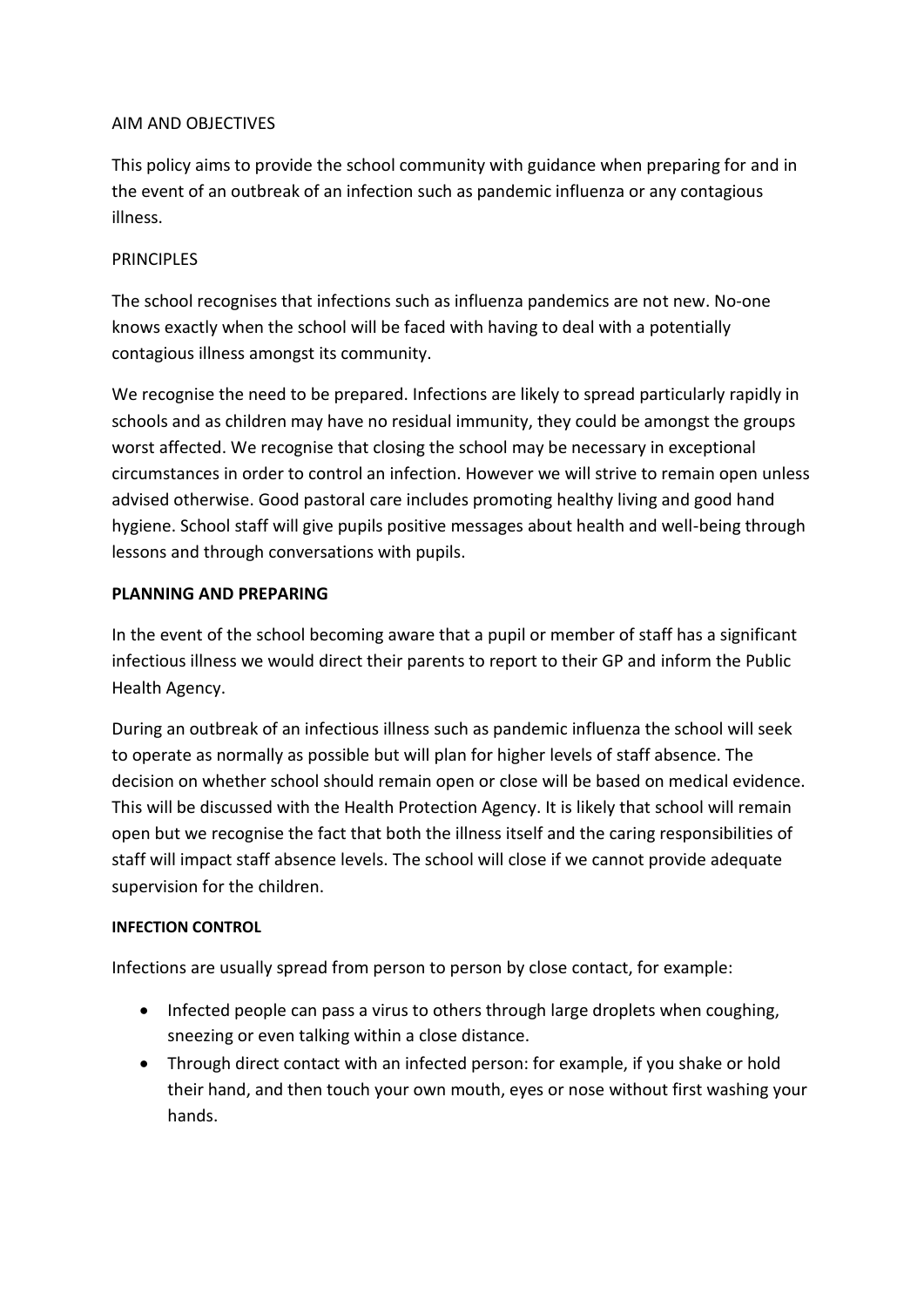- By touching objects (e.g. door handles, light switches) that have previously been touched by an infected person, then touching your own mouth, eyes or nose without first washing your hands.
- Viruses can survive longer on hard surfaces than on soft or absorbent surfaces.

Staff and students are given the following advice about how to reduce the risk of passing on infections to others:

- Wash your hands regularly, particularly after coughing, sneezing or blowing your nose.
- Minimise contact between your hands and mouth/nose, unless you have just washed your hands.
- Cover your nose and mouth when coughing or sneezing.
- Do not attend school if you think you may have an infectious illness.

# **HAND WASHING IS THE SINGLE MOST IMPORTANT PART OF INFECTION CONTROL IN SCHOOLS**

Minimise sources of contamination

- We will ensure relevant catering staff have Food Hygiene Certificate or other training in food handling.
- We store food that requires refrigeration, covered and dated within a refrigerator, at a temperature of 5 C or below.
- We wash hands before and after handling food.
- We clean and disinfect food storage and preparation areas.
- Food is bought from reputable sources and used by recommended date.

To control the spread of infection

- We ensure good hand washing procedures (toilet, handling animals, soil, food)
- Children are encouraged to blow and wipe their own noses when necessary and to dispose of the soiled tissues hygienically.
- We wear protective clothing when dealing with accidents. (e.g. gloves)

In order to prevent the spread of infections in school we follow the guidelines set by the Health Protection Agency, regarding the recommended period of time that pupils should be absent from school.

Detailed information about many conditions is available at: <https://www.gov.uk/government/organisations/public-health-england>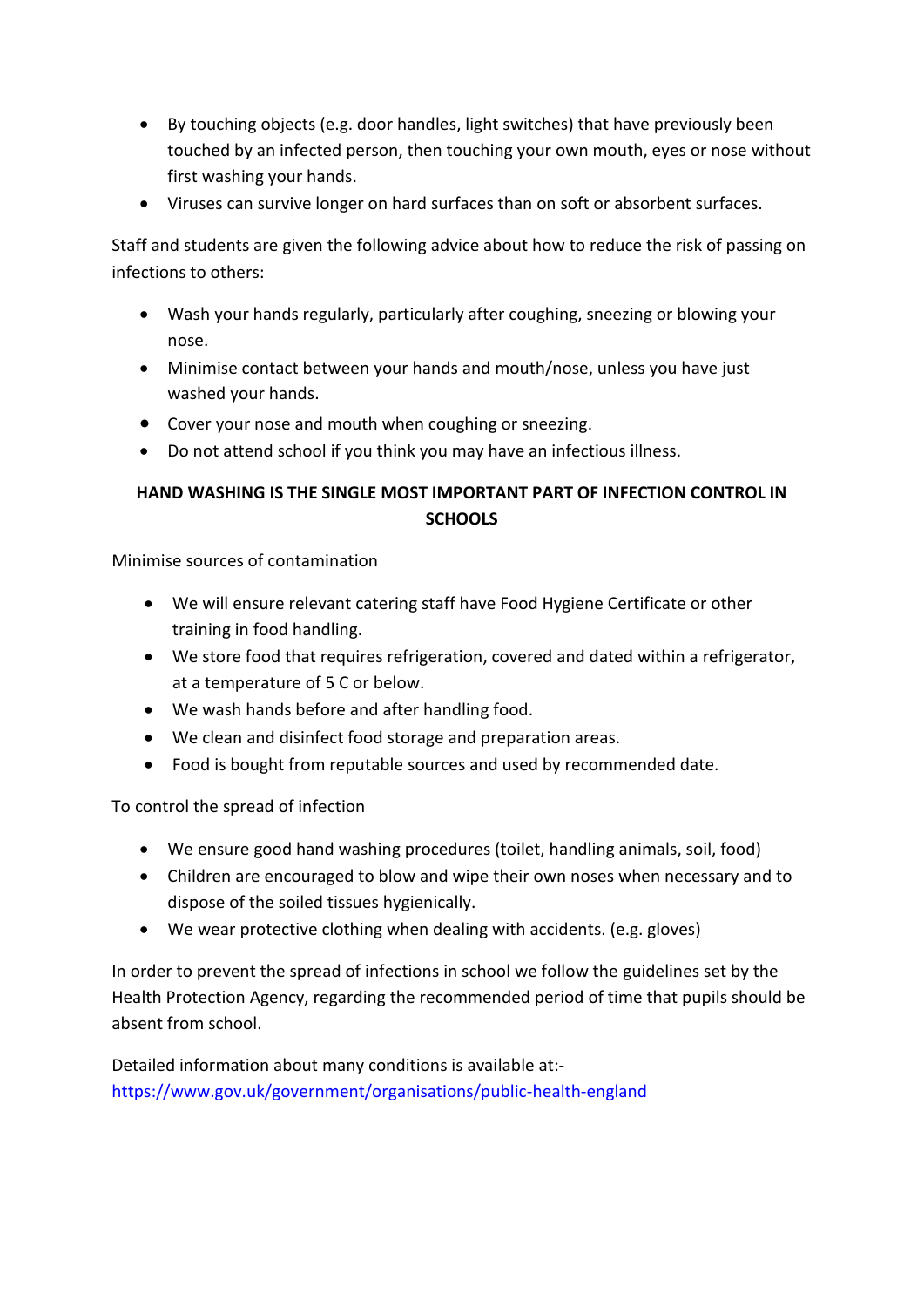A summary of the most common conditions and recommended periods of absence are shown below taken from Health Protection Agency (2010) Guidance on Infection Control in Schools and other Child Care Settings. HPA: London.

It is important to note that the school **are unable to authorise** absence on medical grounds or illness for conditions where the guidelines state that no period of absence is recommended; e.g. head lice

#### **Health Protection for schools, nurseries and other childcare facilities**

| <b>Exclusion table Infection</b><br>Athlete's foot | <b>Exclusion period</b><br>None                                                                       | <b>Comments</b><br>Athlete's foot is not a serious condition.<br>Treatment is recommended.                                                                             |
|----------------------------------------------------|-------------------------------------------------------------------------------------------------------|------------------------------------------------------------------------------------------------------------------------------------------------------------------------|
| Chickenpox                                         | Five days from onset of rash                                                                          |                                                                                                                                                                        |
| Cold sores (herpes simplex)                        | None                                                                                                  | Avoid kissing and contact with the sores.<br>Cold sores are generally mild and heal<br>without treatment                                                               |
| Conjunctivitis                                     | None                                                                                                  | If an outbreak/cluster occurs, consult<br>your local HPT                                                                                                               |
| Diarrhoea and vomiting                             | Whilst symptomatic and 48 hours after<br>the last symptoms.                                           |                                                                                                                                                                        |
| Diphtheria *                                       | Exclusion is essential. Always consult<br>with your local HPT                                         | Preventable by vaccination. Family<br>contacts must be excluded until cleared<br>to return by your local HPT                                                           |
| Flu (influenza)                                    | Until recovered                                                                                       | Report outbreaks to your local HPT.                                                                                                                                    |
| Glandular fever                                    | None                                                                                                  |                                                                                                                                                                        |
| Hand foot and mouth                                | None                                                                                                  | Contact your local HPT if a large<br>numbers of children are affected.<br>Exclusion may be considered in some<br>circumstances                                         |
| <b>Head lice</b>                                   | None                                                                                                  | Treatment recommended only when live<br>lice seen                                                                                                                      |
| Impetigo                                           | Until lesions are crusted /healed or 48<br>hours after starting antibiotic treatment                  | Antibiotic treatment speeds healing and<br>reduces the infectious period.                                                                                              |
| Measles*                                           | Four days from onset of rash and<br>recovered                                                         | Preventable by vaccination (2 doses of<br>MMR). Promote MMR for all pupils and<br>staff. Pregnant staff contacts should seek<br>prompt advice from their GP or midwife |
| Hepatitis A*                                       | Exclude until seven days after onset of<br>jaundice (or 7 days after symptom onset<br>if no jaundice) | In an outbreak of hepatitis A, your local<br>HPT will advise on control measures                                                                                       |
| Hepatitis B*, C*, HIV                              | None                                                                                                  | Hepatitis B and C and HIV are blood<br>borne viruses that are not infectious<br>through casual contact. Contact your<br>local HPT for more advice                      |
| Meningococcal meningitis*/<br>Septicaemia*         | Until recovered                                                                                       | Meningitis ACWY and B are preventable<br>by vaccination (see national schedule@<br>www.nhs.uk). Your local HPT will advise<br>on any action needed                     |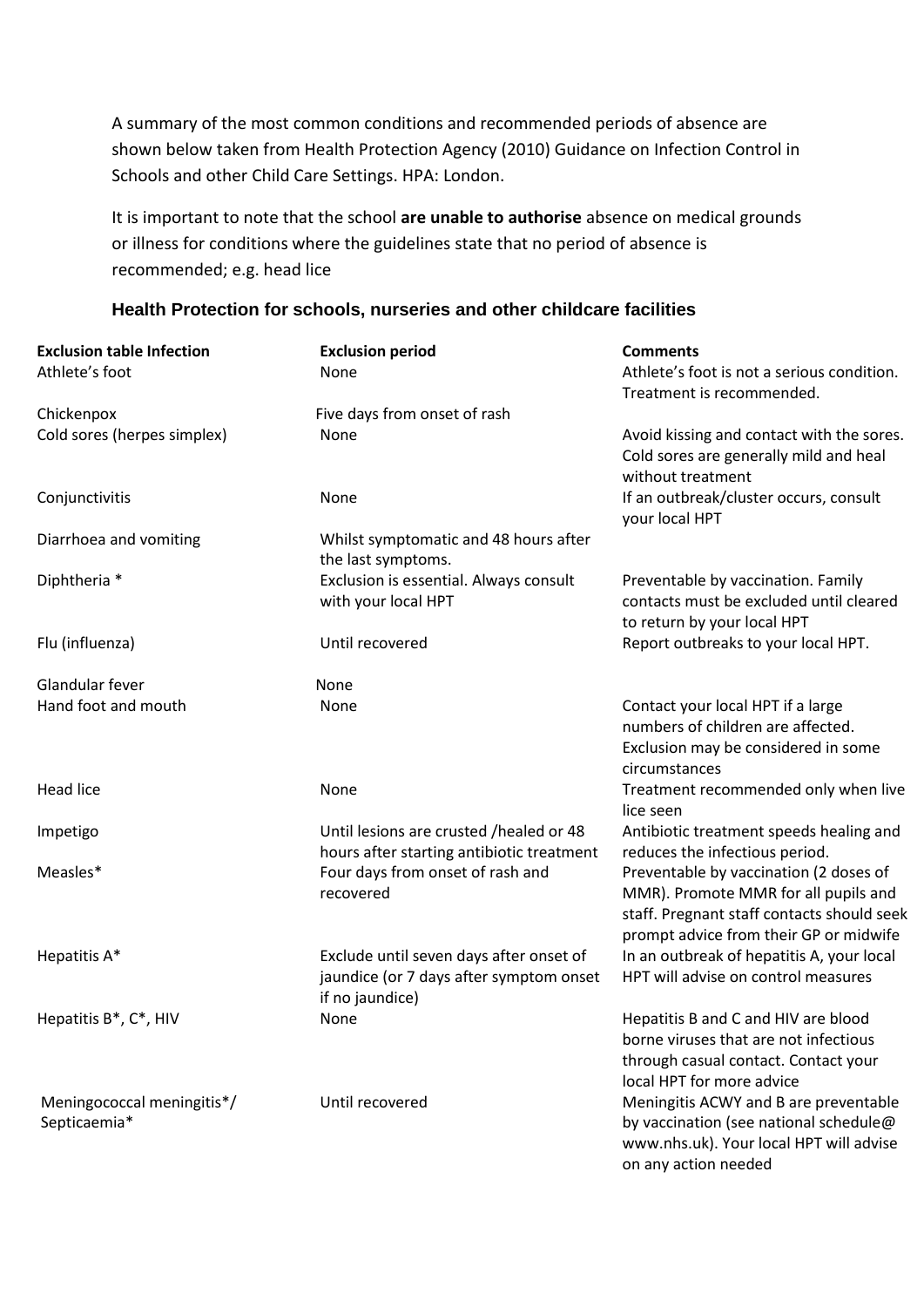| Meningitis* due to other bacteria                | Until recovered                                                                                        | Hib and pneumococcal meningitis are<br>preventable by vaccination (see national<br>schedule @ www.nhs.uk) Your local HPT                                                                                             |
|--------------------------------------------------|--------------------------------------------------------------------------------------------------------|----------------------------------------------------------------------------------------------------------------------------------------------------------------------------------------------------------------------|
| Meningitis viral*                                | None                                                                                                   | will advise on any action needed<br>Milder illness than bacterial meningitis.<br>Siblings and other close contacts of a<br>case need not be excluded.                                                                |
| <b>MRSA</b>                                      | None                                                                                                   | Good hygiene, in particular hand<br>washing and environmental cleaning, are<br>important to minimise spread. Contact<br>your local HPT for more information                                                          |
| Mumps*                                           | Five days after onset of swelling                                                                      | Preventable by vaccination with 2 doses<br>of MMR (see national schedule @<br>www.nhs.uk). Promote MMR for all<br>pupils and staff.                                                                                  |
| Ringworm                                         | Not usually required.                                                                                  | Treatment is needed.                                                                                                                                                                                                 |
| Rubella (German measles)                         | Four days from onset of rash                                                                           | Preventable by vaccination with 2 doses<br>of MMR (see national schedule @<br>www.nhs.uk). Promote MMR for all<br>pupils and staff. Pregnant staff contacts<br>should seek prompt advice from their GP<br>or midwife |
| Scarlet fever                                    | Exclude until 24hrs of appropriate<br>antibiotic treatment completed                                   | A person is infectious for 2-3 weeks if<br>antibiotics are not administered. In the<br>event of two or more suspected cases,<br>please contact local health protection                                               |
| <b>Scabies</b>                                   | Can return after first treatment                                                                       | Household and close contacts require<br>treatment at the same time.                                                                                                                                                  |
| Slapped cheek /Fifth disease/<br>Parvo virus B19 | None (once rash has developed)                                                                         | Pregnant contacts of case should consult<br>with their GP or midwife.                                                                                                                                                |
| Threadworms                                      | None                                                                                                   | Treatment recommended for child &<br>household                                                                                                                                                                       |
| Tonsillitis                                      | None                                                                                                   | There are many causes, but most cases<br>are due to viruses and do not need an<br>antibiotic treatment                                                                                                               |
| Tuberculosis (TB)                                | Always consult your local HPT BEFORE<br>disseminating information to<br>staff/parents/carers           | Only pulmonary (lung) TB is infectious to<br>others. Needs close, prolonged contact<br>to spread                                                                                                                     |
| Warts and verrucae                               | None                                                                                                   | Verrucae should be covered in<br>swimming pools, gyms and changing<br>rooms                                                                                                                                          |
| Whooping cough (pertussis)*                      | Two days from starting antibiotic<br>treatment, or 21 days from onset of<br>symptoms if no antibiotics | Preventable by vaccination. After<br>treatment, non-infectious coughing may<br>continue for many weeks. Your local HPT<br>will organise any contact tracing                                                          |